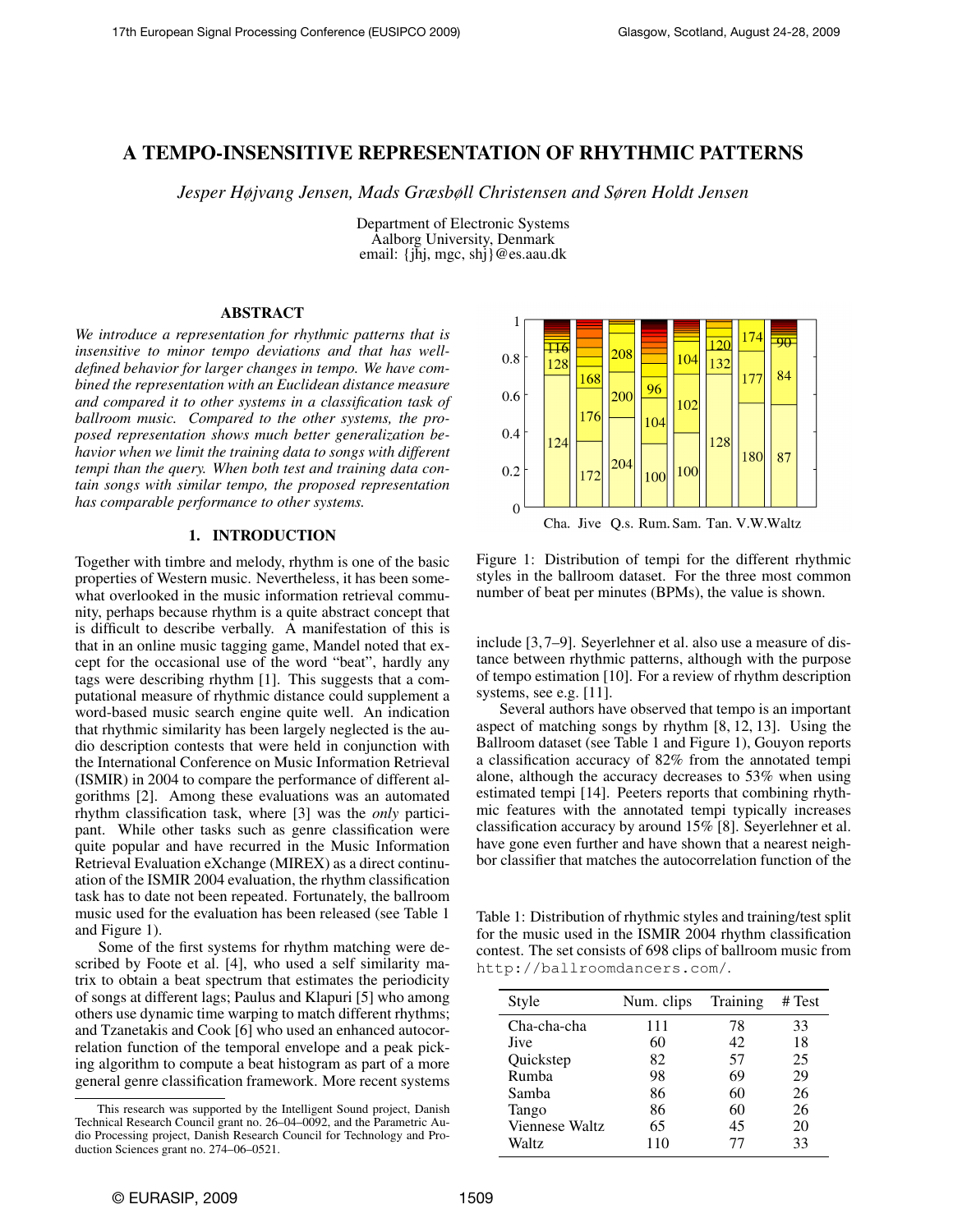

Figure 2: The 60 exponentially distributed bands the autocorrelation values are merged into.

envelope performed on par with state of the art tempo induction systems [10], suggesting that tempo estimation can be considered a special case of rhythmic pattern matching. Davies and Plumbley [15] take the opposite approach and use a rhythmic style classifier to improve tempo estimates by letting the prior probabilities of different tempi be a function of the estimated style.

Since rhythm and tempo are so critically linked, we propose a representation of rhythmic patterns that is insensitive to small tempo variations, and where the effect of large variations is very explicit. The representation is based on the melodic distance measures we presented in [16, 17], which were designed to find cover songs, i.e. different renditions of the same song. To make features insensitive to the tempo variations that are inevitable when artists interpret songs differently, we averaged intensities over exponentially spaced bands, which effectively changes a time scaling into a translation. In this paper, we apply the same idea to a measure of rhythmic distance. In Section 2, we describe the proposed representation of rhythmic patterns. In Section 3, we use a nearest neighbor classifier based on the Euclidean distance between the proposed feature to evaluate the performance of the representation on the ballroom dataset. In Section 4, we discuss the results.

### 2. A TEMPO-INSENSITIVE RHYTHMIC DISTANCE MEASURE

Our proposed rhythmic distance measure is inspired by [10], which again is based on [18]. The first steps proceed as in [10, 18]:

- 1. For each song, resample it to 8 kHz and split it into 32 ms windows with a hop size of 4 ms.
- 2. For each window, compute the energy in 40 frequency bands distributed according to the mel-scale.
- 3. For each mel-band, compute the difference along the temporal dimension and truncate negative values to zero to obtain an onset function.
- 4. Sum the onset functions from all mel-bands into a single, combined onset function. If  $P_b(k)$  is the energy of the *b*'th mel-band in the *k*'th window, the combined onset function is given by  $\sum_{k} \max(0, P_b(k) - P_b(k-1)).$
- *b* 5. High-pass filter the combined onset function.



Figure 3: The resulting feature vector from a synthesized MIDI file with duration 80%, 100% and 120% of the original length, respectively. Note that the feature vectors are merely shifted versions of each other.

6. Compute the autocorrelation function of the high-pass filtered onset signal up to a lag of 4 seconds.

The autocorrelation function is independent of temporal onset, and it does not change if silence is added to the beginning or end of a song. However, as argued by Peeters [8] it still captures relative phase. While some different rhythmic patterns will share the same autocorrelation function, this is not generally the case. In particular, two rhythmic patterns build from the same durations, (e.g. two  $\frac{1}{4}$  notes followed by two  $\frac{1}{8}$ notes compared to the sequence  $\frac{1}{4}$ ,  $\frac{1}{8}$ ,  $\frac{1}{4}$ ,  $\frac{1}{8}$ ) do not in general result in identical autocorrelation functions.

Unlike [10], who smoothes the autocorrelation function on a linear time scale, we use a logarithmic scale. That is, we split the autocorrelation function into the 60 exponentially spaced bands with lags from 0.1 s to 4 s that are shown in Figure 2. Viewing the energy of the bands on a linear scale corresponds to viewing the autocorrelation function on a logarithmic scale. Changing the tempo of a song would result in a scaling of the autocorrelation function along the x axis by a constant, but on a logarithmic scale, this would be a simple translation. This trick is used in e.g. [19] for fundamental frequency estimation to obtain a representation where the distances between the fundamental frequency and its harmonics are independent of the fundamental frequency. With the exponentially spaced bands, a small change of tempo does not significantly change the distribution of energy between the bands, while larger changes will cause the energy to shift a few bands up or down. We collect the band outputs in a 60 dimensional feature vector x that has the energy of the *n*'th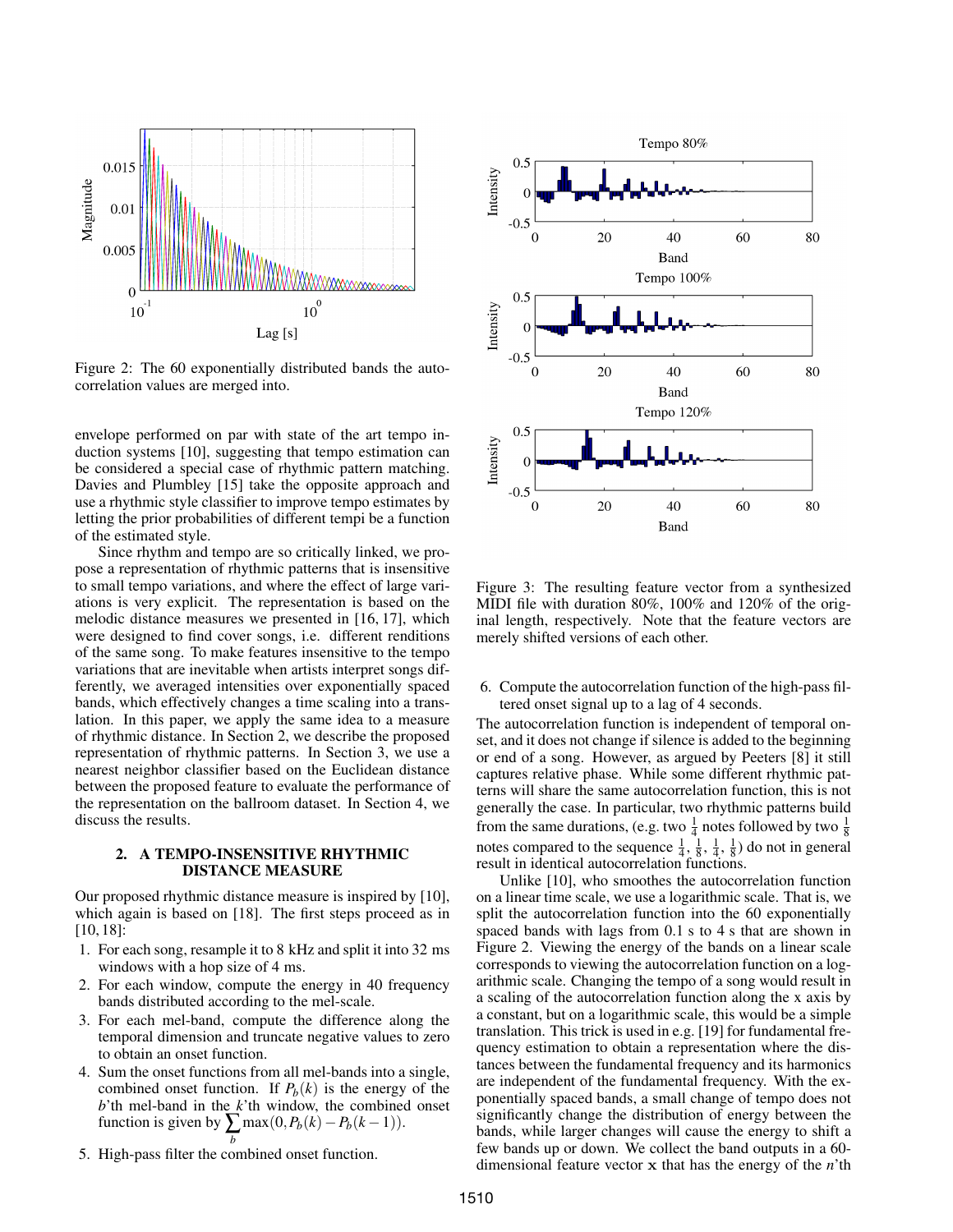

Figure 4: Features from the ballroom dataset. Within each style, the features are sorted by the annotated tempo. The band with a lag that corresponds to the annotated tempo (i.e., 120 bpm corresponds to 0.5 s) is indicated by the black, vertical lines. The 60 bands along the x axis are denoted by lag time rather than index.

band as its *n*'th component,  $(x)<sub>n</sub>$ . As the final step in the feature extraction process, we normalize the vector to have unit Euclidean norm. In Figure 3 and 4, we have shown the proposed feature extracted from the same MIDI file synthesized at three different tempi and from the ballroom dataset, respectively.

With 60 bands, the effective bandwidth of each band extends  $\pm 3\%$  from the center frequency. Since a 3% change of tempo is hardly noticeable, in the evaluation we extend the permissible range of tempi by also searching for shifted versions of the feature vectors. Specifically, when we search for the nearest neighbor to a song with feature vector  $x_m$ , we find the song whose feature vector  $x_n$  is the solution to

$$
\underset{\mathbf{n}}{\operatorname{arg\,min}} \underset{j \in \{-1,0,1\}}{\min} \|\mathbf{x}_{\mathbf{m}}^j - \mathbf{x}_{\mathbf{n}}\| \tag{1}
$$

where  $\mathbf{x_m}^j$  is  $\mathbf{x_m}$  shifted *j* steps, i.e.,

$$
\mathbf{x_m}^j = \begin{cases} [(\mathbf{x_m})_2 \ (\mathbf{x_m})_3 \ \cdots \ (\mathbf{x_m})_{60} \ 0]^T & \text{for } j = -1, \\ \mathbf{x_m} & \text{for } j = 0, \\ [0 \ (\mathbf{x_m})_1 \ (\mathbf{x_m})_2 \ \cdots \ (\mathbf{x_m})_{59}]^T & \text{for } j = 1. \end{cases}
$$
 (2)

To obtain something similar with the linear autocorrelation sequence, we would need to resample it to different tempi. However, since the displacement of a peak at lag *k* is proportional to *k*, the number of resampled autocorrelation func-



Figure 5: Rhythmic style and tempo classification results when allowing the distance measures to match on tempo. From left to right, the distance measures are our proposed tempo insensitive distance measure, the linear version from [10], the Fluctuation Patterns from [20], the modified version of the Fluctuation Patterns from [10], and finally the absolute difference between the songs' ground truth tempi.



Figure 6: Rhythmic style and tempo classification results when ignoring potential nearest neighbors with the same style and similar in tempo to the query.

tions must be high to ensure sufficiently high resolution also for large *k*.

A Matlab implementation of the proposed system is available as part of the Intelligent Sound Processing tool $box<sup>1</sup>$ .

### 3. EXPERIMENTS

Using the ISMIR 2004 ballroom dataset, we have compared the linear autocorrelation as proposed by [10], our proposed logarithmic version, the fluctuation patterns from [20], and the modification to the fluctuation patterns also proposed in [10]. As a reference, we have also used the absolute difference between the true tempi of songs. We have compared the rhythmic distance measures using two different setups. First, we have used the ballroom dataset as intended by finding the nearest neighbor in the training set to each song in the test set and see how often the rhythmic styles match. These results are shown in Figure 5. Note that since we use the same par-

<sup>1</sup>http://isound.es.aau.dk/